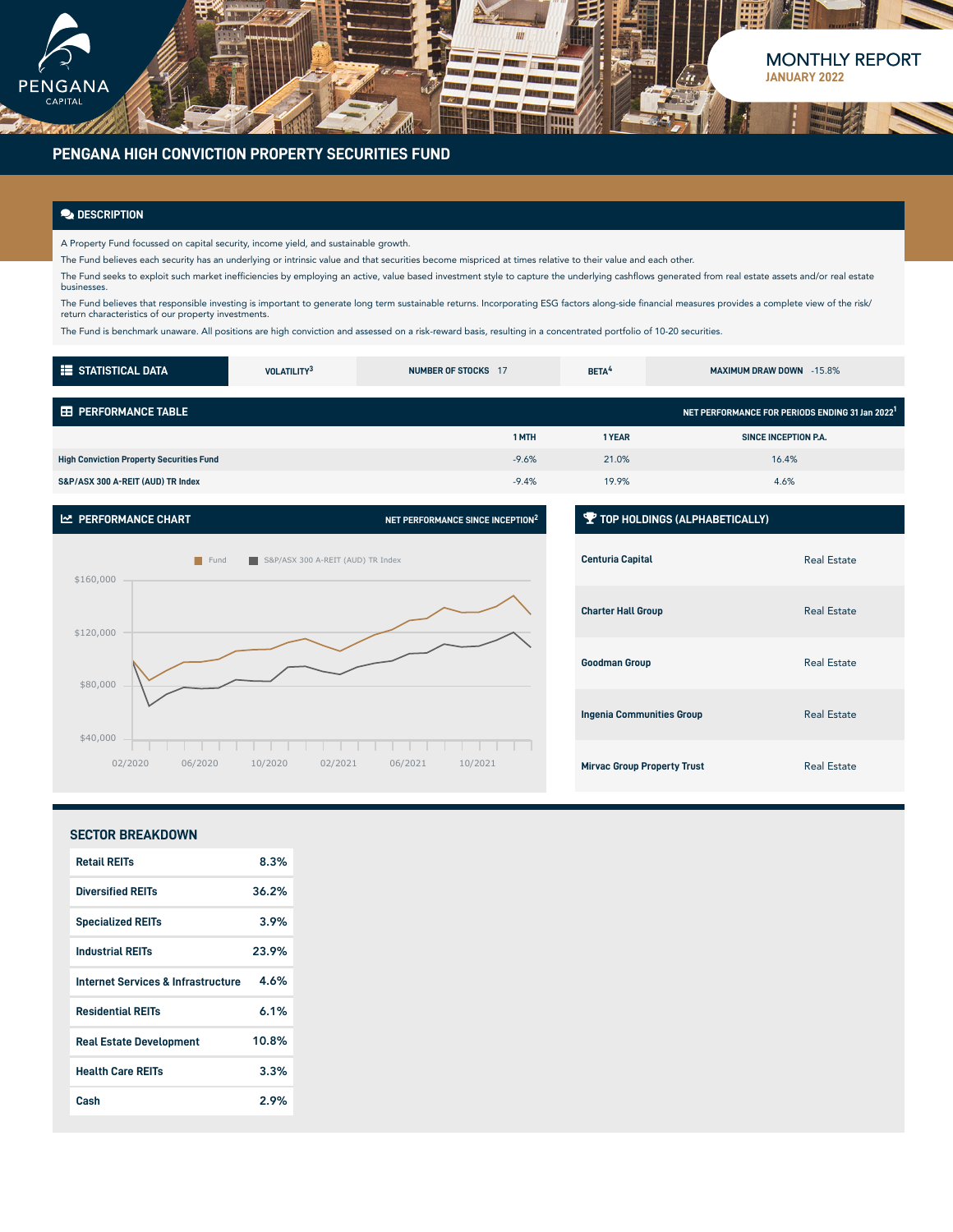# **THE AREITS BEST PLACED TO MAINTAIN PRICING POWER AND GROW EARNINGS**

## **COMMENTARY**

The AREIT sector had a shaky start to the year, down -9.5% for the month as inflation concerns led to a 30 basis point increase in the 10-year bond yield to 1.89%. The Fund performed in line with the market, with a return of -9.6%. A key contributor to performance for the month was our holding in Irongate Group (IAP), which received a joint takeover bid from Charter Hall Group (CHC) and a Dutch pension fund (PGGM) for \$1.90 cash plus the March 2022 distribution of 4.67c.

In an inflationary environment with rising interest rates, our focus has turned to which stocks and sub-sectors are best placed to maintain their pricing power and grow earnings.

Fund managers such as Goodman Group (GMG), Charter Hall Group (CHC), and Centuria Group (CNI) remain our top picks for a number of reasons:

1) After a rebasing in share prices, where most fund managers have fallen as much as 20%, we see this as buying opportunity. CHC is now trading on a ~16x earnings multiple, below the average for the AREIT sector. We believe CHC and GMG are candidates to upgrade FY22 guidance at the upcoming results. We forecast CHC's earnings growth to be 15% through to FY24, underpinned by AUM growth and margin expansion as incremental FUM is being added at a very high margin.

2) Tailwinds continue for the logistics sector driven by global e-commerce demand. GMG, with a development book of \$12.7bn combined with very high and growing margins (~60% on developments given the 250bps spread between yield-on-cost and market cap rates) should drive significant growth in development earnings as the projects are delivered. This flows through to AUM growth and performance fees providing us with confidence and visibility of future earnings growth.

3) The structural shift into alternative assets will benefit CNI. Having grown AUM to over \$20bn through the acquisitions of Heathley Healthcare (2019), Augusta Capital (2020), and Primewest (2021), CNI now has one of the highest exposures to alternative sectors. In Australia, alternative assets only represent 6% of the AREIT index compared to more established markets such as the US and UK where they represent more than 50%. We believe as the structural headwinds remain for discretionary retail from online retailing and the work from home (WFH) thematics for office, alternative assets – being driven by secular trends, and hence less cyclical – will provide both earnings certainty and capital growth for investors.

4) On a macro view, with the anticipated economic slowdown underway and the risk of moving towards a downturn, we expect this will result in a flight to defensive asset classes such as REITs. This is likely to be supportive of real asset values and deployment of capital into the sector, which will aid fund managers. The risk is another shift higher in yields, although the current spread between asset yields (average at 4.5%-5.5%) and the cost of debt (average of 2%) is generally attractive and supports asset valuations and further M&A in the sector.

Based on valuation, the sector is trading on a forecast FY23 distribution yield of 4%, providing a 200 basis points gap to 10-year bonds, and an attractive three-year EPS growth of 6%.